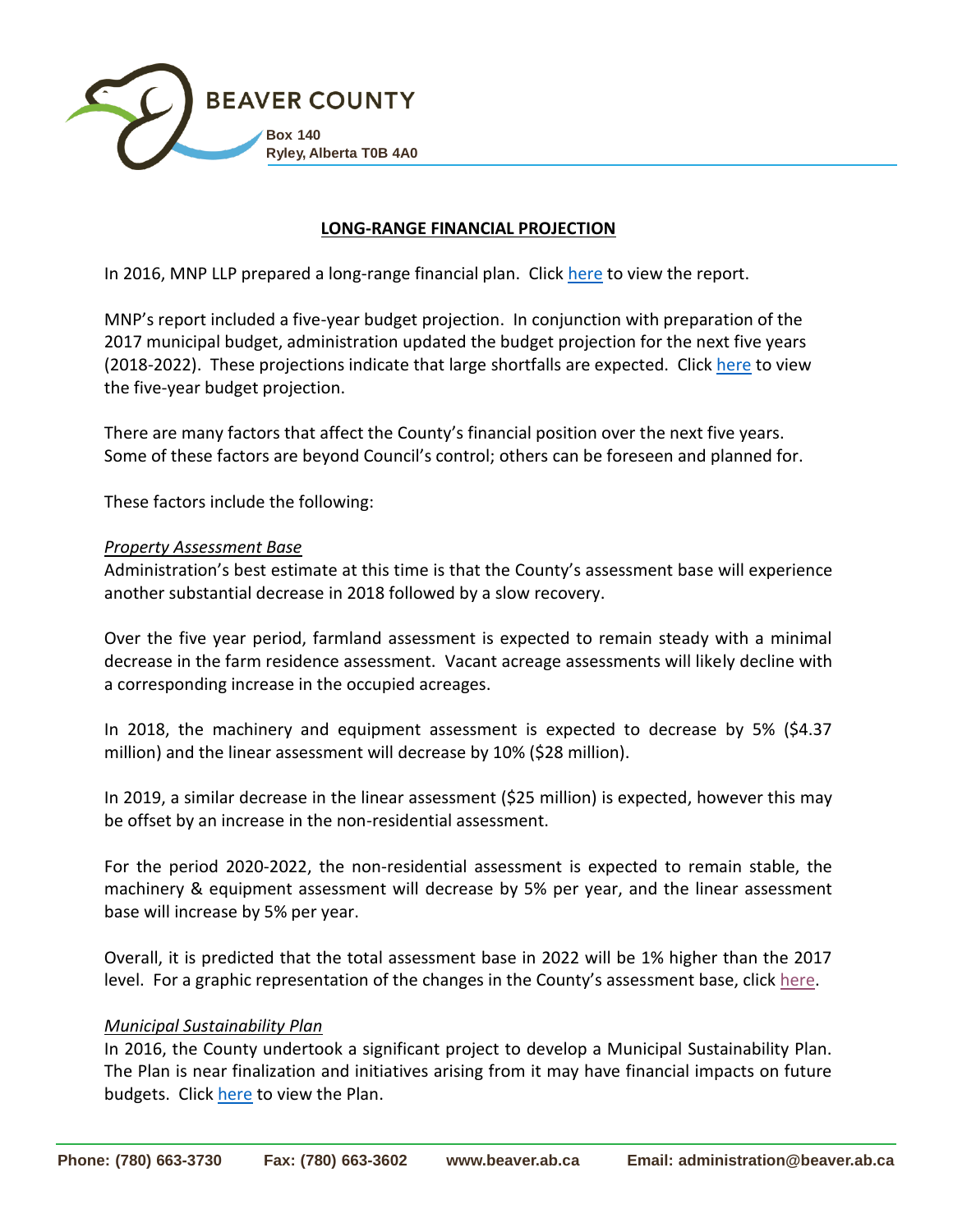

# *Intermunicipal Cooperation*

The County has established successful partnerships with its urban neighbours and shares the operating cost of recreation, cultural, and library facilities in the Region. Looking to the future, the Recreation and Culture Services Master Plan recommendations have yet to be thoroughly explored and the Provincial Government, via the *Modernized Municipal Government Act*, will require intermunicipal collaboration frameworks between the County and each of its urban and rural neighbours. These projects may result in long-term financial implications (positive or negative) for the County.

# *Provincial Grants*

The Provincial Government annually prepares three-year business plans. A key component of Alberta Municipal Affairs' business plan is the grant funding provided to municipalities. Municipalities rely on these grants to fund both operating and capital expenses.

Beaver County receives approximately \$2.5 million each year and over 90% is directed to gravelling, road construction, and capital projects. Municipal Affairs has committed its financial support to municipalities in its 2017-2020 Business Plan, however should these programs be discontinued, the County will be significantly impacted.

# *Beaver Municipal Solutions Dividend*

As the region's waste authority (Beaver Municipal Solutions) continues to grow, all of the region's municipalities benefit from receiving surplus funds. The County uses its funds (approximately \$1 million) to provide community grants and fund special projects or infrastructure improvements.

The Provincial Government authorizes the release of the surplus and the latest approval expires in 2017. While there is no indication that the surplus will not continue, in the event that the funding is reduced or discontinued, the County will be significantly impacted.

# *Beaver Emergency Services Commission Long-Range Capital Plan*

The Beaver Emergency Services Commission is developing its long-range capital plan which may have significant financial impact on the member municipalities. No details are available at this time.

# *Asset Management*

The County's long-range financial plan includes the development of a long-term infrastructure plan and asset management plan in 2017. Click [here](file://///srv1/shared/Marg/Long%20Range%20Financial%20Plan/2018%202022%20Budget/5%20Long%20Range%20Financial%20Plan%20Projects.pdf) to review the Long-Range Financial Plan Projects. Included in the work plan are a long-term capital and infrastructure replacement plan and funding model. The results and recommendations of these plans may create additional financial requirements for annual budgets.